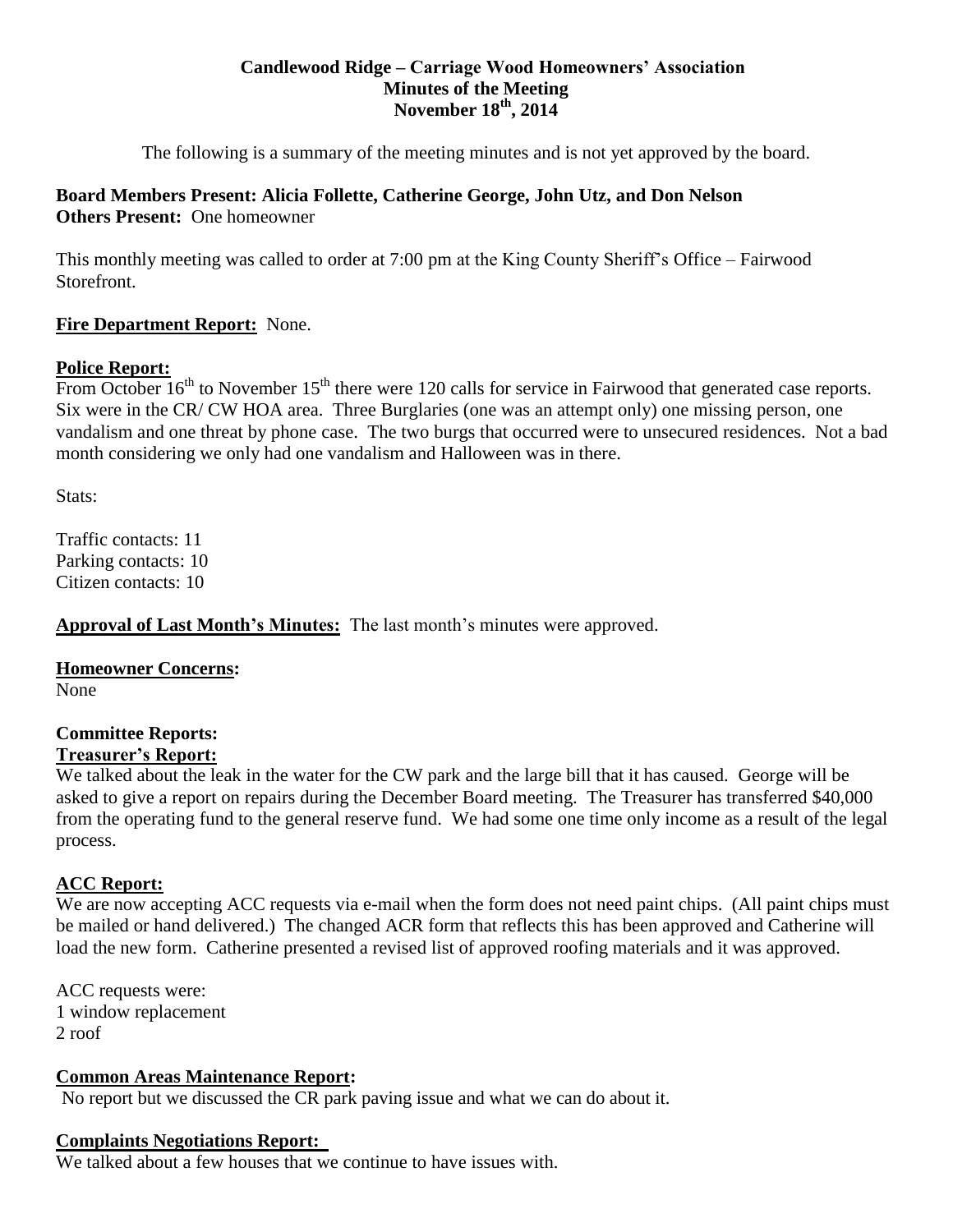#### **Legal and Insurance Report:**

The law firm that we contract with wants to change the billing to a flat fee per service. Don is looking into what this would mean to us and will discuss it with John. No change to the insurance situation.

#### **Cul-de-Sac Committee**

No report this month but the 2015 budget has money for more cul-de-sac work..

#### **New Web Site:**

The new web site became live on May  $1<sup>st</sup>$ . Catherine is the focal if someone has an issue

#### **Capital Improvement Committee:**

Please contact the board if you have any ideas for Capital Improvements.

#### **Nominating Committee**

John Utz is chair, Catherine George is a member. There is one old open Board position. There will be three Board positions up for reelection in 2015. If you are interested in serving on the Board, please contact a Board member or attend a monthly meeting.

#### **Old Business:**

We discussed the need for new Board members. We started the year down by one. Now we are down by two. We voted Carol Nyseth on to the Board to fill one of those open slots as a member at large. We also need volunteers for the welcome committee to deliver welcome packages to new arrivals (both home owners and renters).

#### **New Business:**

We discussed the annual meeting (next January). We need to work on the presentations and John is writing the President's letter.

Roles for the 2014 HOA Board Members

| John Utz         | President / Nominating Committee Chair             |
|------------------|----------------------------------------------------|
| Alicia Follette  | Complaints                                         |
| George McGill    | Common Areas Chair/Cul-de-sac Chair/Vice President |
| Don Nelson       | Legal and Insurance/Treasurer                      |
| Catherine George | <b>ACC/Web Master/Reporting Secretary</b>          |
| Carol Nyseth     | Member at Large                                    |

**Special Topics:** Visit our Website and contact the HOA via Email at:

Web – [www.crcwhoa.org](http://www.crcwhoa.org/) Email – [president@crcwhoa.org](mailto:president@crcwhoa.org) [info@crcwhoa.org](mailto:info@crcwhoa.org) If you would like to give us your email address in order to be added to our email announcements please send your info to [bookkeeper@crcwhoa.org.](mailto:bookkeeper@crcwhoa.org) Please visit us on Facebook also.

A motion was made to adjourn the main meeting at 7:45pm.

#### **Next Board Meetings:**

- December  $16^{th}$ , 2014
- January  $20^{th}$ ,  $2015$
- February  $17^{th}$ , 2015